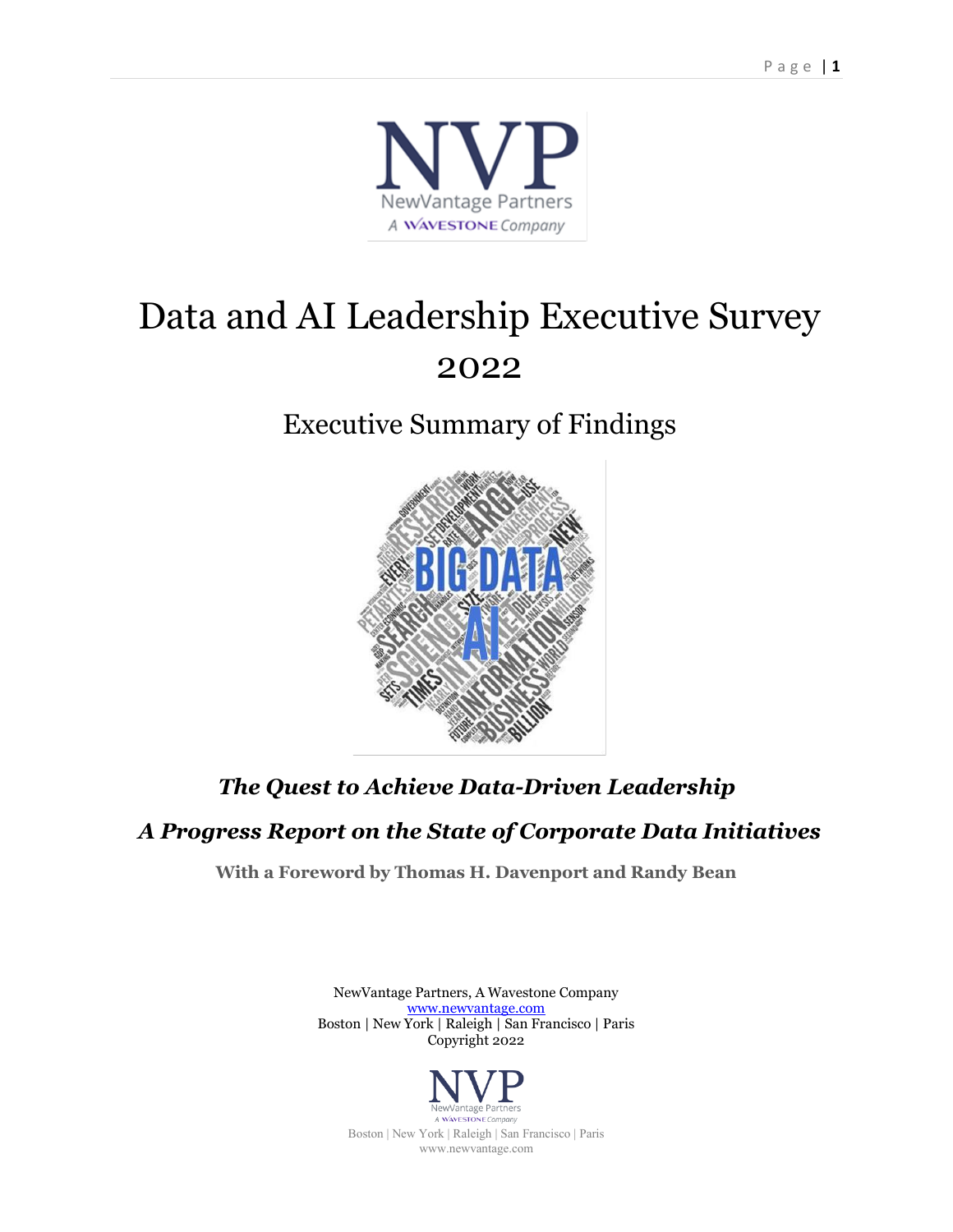### Foreword

The popular English author Kate Atkinson published a 2008 novel called *When Will There Be Good News*? With the Covid pandemic entering its third year, we all dwell on this issue. On a narrower front but germane to our focus here, we wonder when there will be good news about data-driven cultures in organizations. As in the past several years, more than nine out of ten respondents feel that the primary challenges to becoming data-driven are due to culture, people, and process issues. The management guru Peter Drucker famously stated that "Culture eats strategy for breakfast." While there is undeniably much good news in the NewVantage Partners annual survey—now in its tenth year—the number of organizations with a data-driven culture stubbornly refuses to improve.

At least we have a persistent measure of the ongoing effort to transform organizations to become data-driven, drive the required cultural change, and track the progression of large enterprise data, analytics, and AI initiatives. The ten years of the survey provide a useful measure of progress—or the lack thereof in some respects—in how companies are managing these important initiatives. From 2012 to 2022 the survey has assessed the initiatives that large companies are focused on, where they are investing and the returns they are getting, the roles assigned to manage data, and the issues that cause significant challenges. The focus of the survey has shifted a bit over time from data management to Big Data to AI and analytics, but these changes reflect the changes companies themselves have made in their quest to become data driven. And every year the sample of companies responding becomes larger and more diverse.

And there is cause for encouragement, as there is every year. Almost three quarters of firms (73.7%) have appointed Chief Data or Analytics Officers, or both combined into one role. That's an amazing increase since the 12.0 % in 2012. The role is considered "successful and established" by 40.2% of the firms participating in the survey, which is up by about 7.0% for each of the last two years. 92.1% of companies say they are achieving returns on their data and AI investments, which is up markedly from 48.1% in 2017. 91.7% said they were increasing investments in data and AI, equaling last year's percentage. 26.0% of companies have AI systems in widespread production—more than double the 12.1% last year. Put simply, data and AI initiatives are becoming well-established, investments are paying off, and companies are getting more economic value from AI. These are all significant accomplishments.

But we can't help thinking about the lack of progress in data-driven culture and the human/organizational barriers to greater success. And more importantly, how will notable improvements in these areas ever appear in companies and the survey? It should not come as a major surprise that cultural change comes slowly, particularly in the case of large, legacy companies that have operated very successfully for generations if not for more than a century. As another noted famous author, Ernest Hemingway, once said about change, sometimes it comes "gradually, then suddenly."

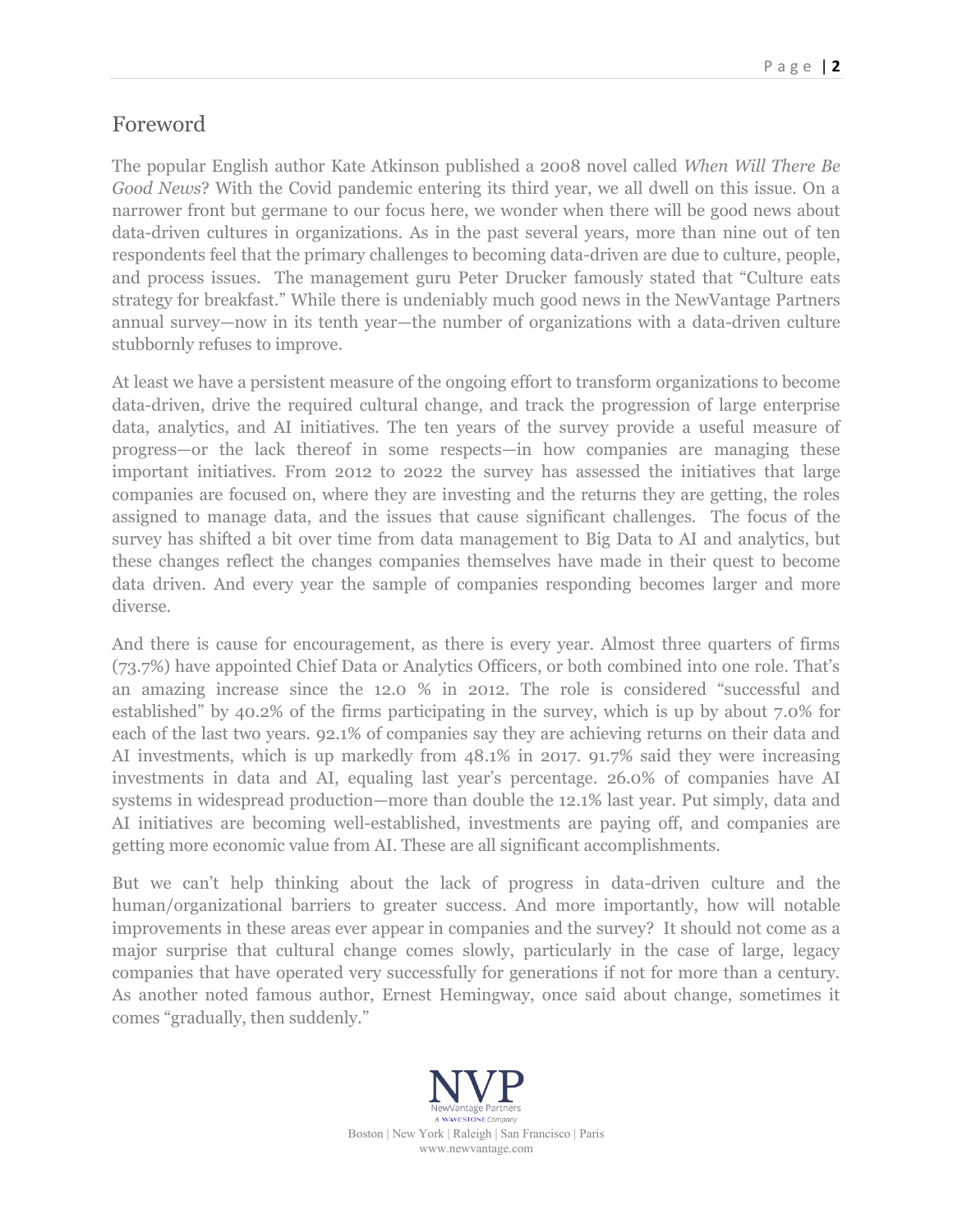Some of the key metrics for the journey to becoming data-driven have stabilized and are pointing to moderate levels of success. 56.5% are driving innovation with data, up 8.0% since last year but down from 2019 and 2020. The percentage that is "competing on data and analytics" has fluctuated in the mid-40% range—far better than hoped when first writing about this idea in 2006. Close to 40 % of organizations continue to manage data as a business asset.

But the stubbornly challenging numbers continue to be reflected in the percentage of firms that have "created a data-driven organization" (26.5%, just up from 2021 but down from 2020 and 2019), and the even worse "established a data culture" (19.3%, and down every year since the 28% that accomplished it in 2019). It is likely that as companies mature in their data capabilities and data leadership, they are also becoming more self-critical and realistic in their internal assessments, recognizing that there is much work that lies ahead. And herein lies great opportunity for the data profession in the years ahead, which should be very good news for those in the profession.

As an example of efforts to build a data culture, we know of several companies that have established "data literacy" programs, but we feel that much more could be done in this area. For example:

- More organizations need to hire data and AI executives with backgrounds and experience in organizational change rather than just technology and analytics
- Companies could engage change management experts to understand barriers to datadriven cultures and how to remove them
- Senior executives need to promote data-driven decision-making and to hire and promote those who practice it
- Business leaders need to celebrate data successes and highlight these successes at all levels of their organizations.

We look forward in the next year to the end or decline of Covid, and to the adoption of initiatives that bring about the changes in data-driven culture that companies need to make digital, data, and AI transformations successful, and progress in their quest to become data-driven organizations.

Thomas H. Davenport and Randy Bean

January 2022

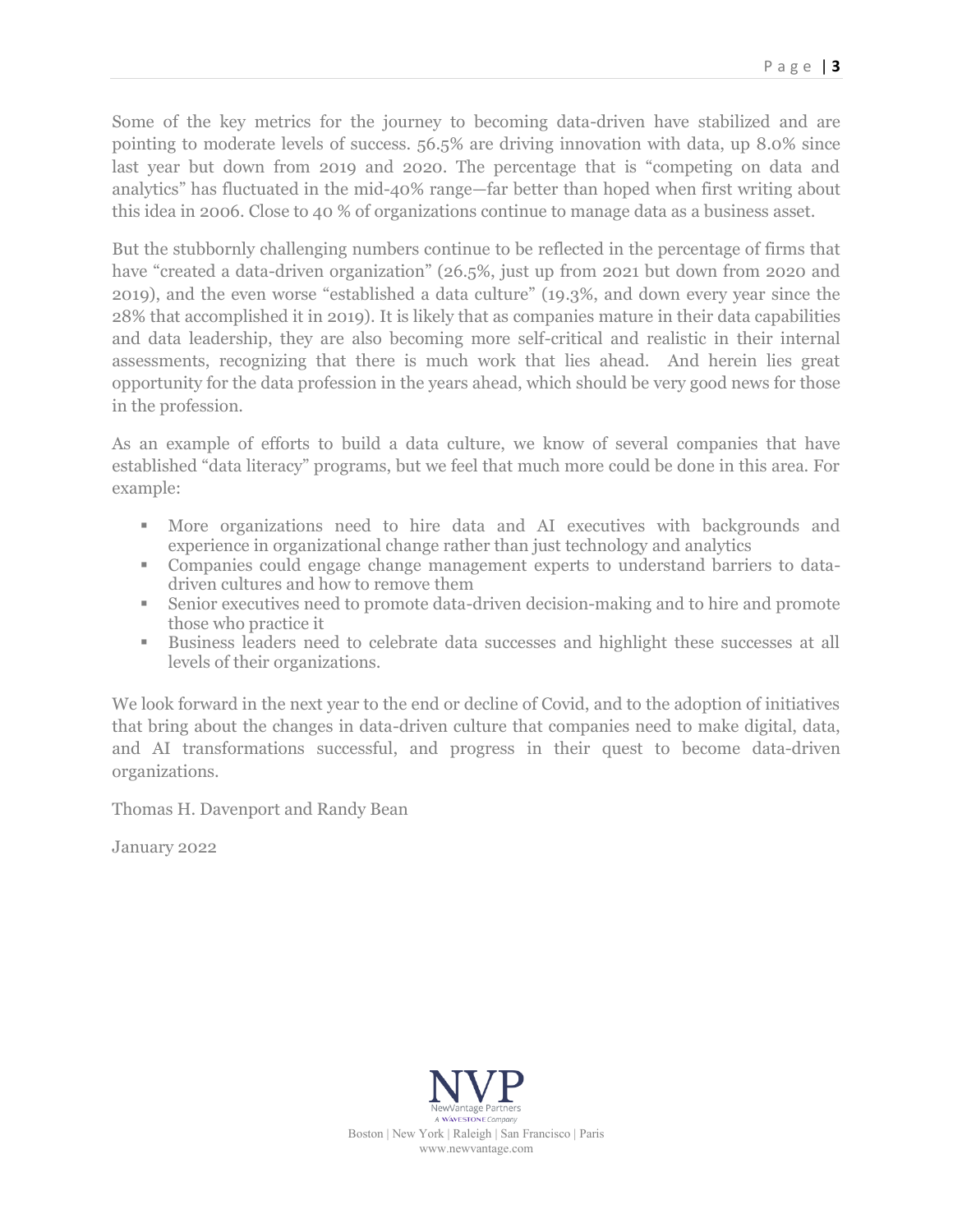### Introduction

Becoming a data-driven organization doesn't just happen. It requires leadership. Data volumes and sources continue to proliferate at an ever-increasing rate, challenging large, complex organizations to adapt and keep pace. As AI and machine learning capabilities mature, and as issues of data ethics and privacy become paramount, leading organizations will be challenged to transform their business and technology processes to deliver business value.

The bar has been raised. Now more than ever, organizations will be challenged to achieve datadriven leadership against a backdrop of competitive threats, shareholder and public expectations, and technology transformation.

The central theme of NewVantage Partners 2022 Data and AI Leadership Executive Survey is "The Quest to Achieve Data-Driven Leadership". The year marks the 10th edition of this C-Executive survey, which was first published in 2012. The survey was launched in response to a constituency of Fortune 1000 business and technology C-executives seeking to understand the transformational impact that data would have on their organizations and industry.

While much progress has been made over the course of the past decade, becoming data-driven is a journey. There is still much work to be done. In this context, a few findings from this year's survey immediately stand out:

- A new high of 73.7% of organizations surveyed have appointed a Chief Data and Analytics Officer (CDAO), up from 12.0% when this survey was first conducted in 2012.
- Yet, 59.8% of these organizations see the Chief Data and Analytics Officer (CDAO) role as still nascent and evolving, and 44.2% have struggled with turnover in the role.
- **•** Organizations continue to struggle to become data-driven, with only 26.5% reporting have achieved this goal, and only 19.3% reporting having established a data culture.
- Cultural impediments remain the greatest barrier to organizations becoming datadriven, with 91.9% of survey respondents identifying this as the great challenge.
- Data ethics is emerging as an issue of rising importance, with just 44.1% of organizations reporting well-established data and AI ethics policies and practices in place, and only 21.6% responding that the industry has done enough to address data and AI ethics.

We are very grateful to report this year that a record 94 Fortune 1000 and industry leading organizations participated in the 2022 survey, up from 85 organizations last year, and 71 the year before that. This year, 77.0% of survey respondents functioned as the Chief Data and Analytics Officer (CDAO) within their respective organizations, and 96% held C-Executive responsibilities.

As always, a special thank you to all the executives who participated. We are very appreciative.

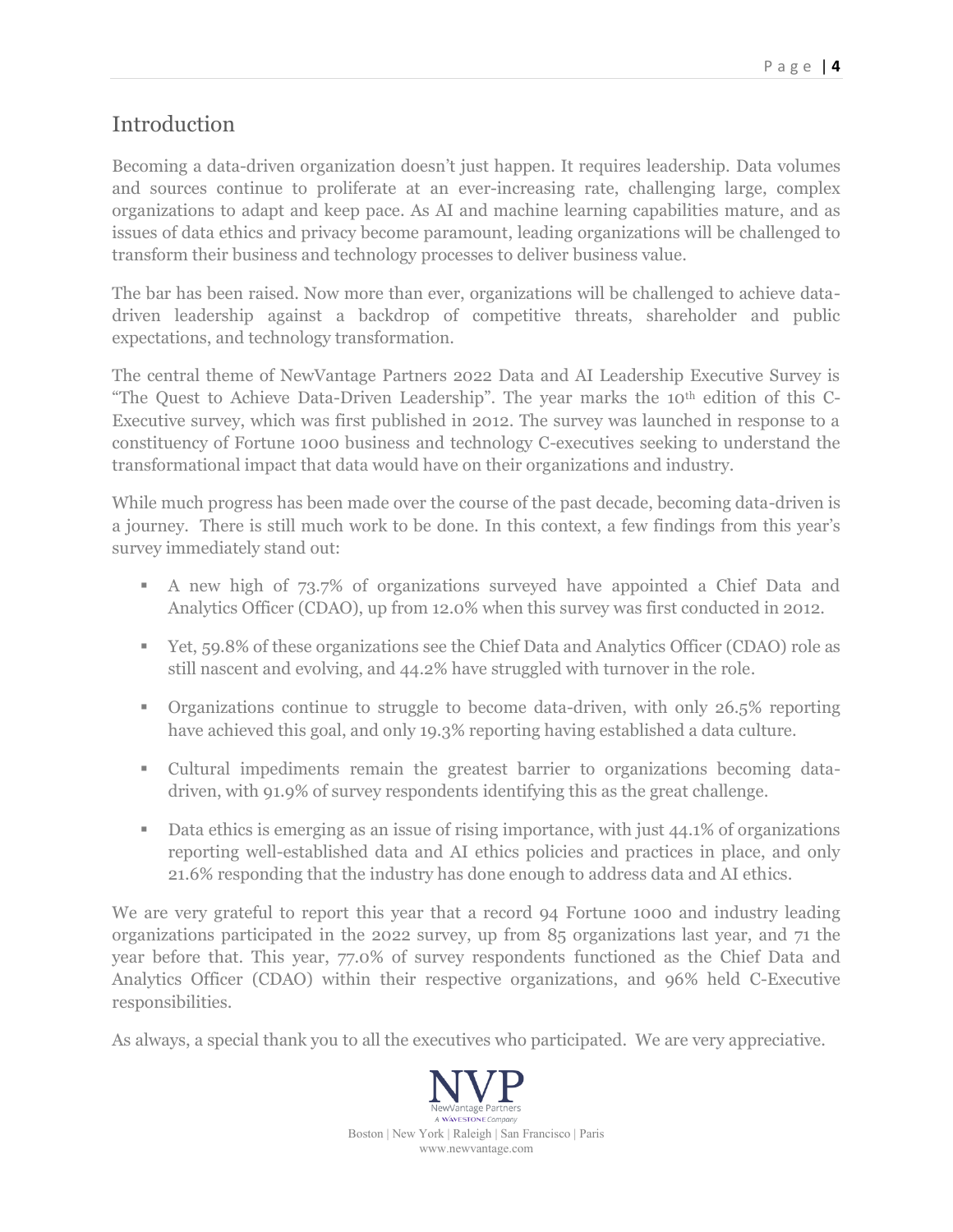### 2022 Participant Summary

The 2022 survey, our 10<sup>th</sup> since its inception in 2012, reflects a record number of participating organizations, and our broadest range of participating organizations yet. Financial services firms continue to represent the largest number of participants, as these our companies that have been making substantial investments in data capabilities for decades. These are companies maintain high value customer relationships and have long invested in understanding the breadth and depth of these relationships.

The past few years have seen a sharp rise in data investment and data initiatives within healthcare and the life sciences. This is reflected in the increased participation of healthcare and life sciences firms in recent years.

This year, we see our greatest representation from companies and organizations across a range of industry segments, including retail, consumer packaged goods, manufacturing, publishing, high tech, government, and professional sports. We are delighted to welcome first time survey participants from these industries, including Albertsons, Exxon Mobil, Facebook, Inspire Brands, John Deere, Levi Strauss, McGraw Hill, National Football League (NFL), Schnucks Markets, Stanley Black and Decker, and the Department of Defense, the US Office of Personnel, and Virgin Pulse.

| <b>Industry Participation</b>     | 2018  | 2019  | 2020  | 2021  | 2022  |
|-----------------------------------|-------|-------|-------|-------|-------|
| <b>Financial Services</b>         | 77.2% | 73.8% | 67.1% | 66.3% | 60.0% |
| <b>Healthcare   Life Sciences</b> | 8.8%  | 16.6% | 25.6% | 21.8% | 21.0% |
| <b>All Other Industries</b>       | 14.0% | 9.6%  | 7.3%  | 11.9% | 19.0% |

**Summary of 2022 executive survey participants by Industry Segment** 

NewVantage Partners Executive Survey respondents constitute the most senior corporate executives with oversight and responsibility for Data and AI initiatives within their respective firm. Chief Data and Analytics Officers constitute a new high of 77.0% of this year's survey respondents.

**Summary of 2022 executive survey participants by Respondent Role**

| <b>Respondent Role</b>                       | 2018  | 2019  | 2020  | 2021  | 2022  |
|----------------------------------------------|-------|-------|-------|-------|-------|
| Chief Data and Analytics Leader   CDO   CDAO | 70.9% | 74.8% | 73.2% | 76.0% | 77.0% |
| Chief Information Officer   CIO   CTO        | 13.9% | 17.3% | 21.9% | 12.0% | 14.0% |
| Business Leader   CEO   COO   Line Exec      | 5.6%  | 2.5%  | 2.4%  | 2.0%  | 4.0%  |
| Marketing/Strategy Leader   CMO   CDigO      | 2.8%  | 4.9%  | 1.2%  | 3.0%  | 1.0%  |
| <b>Other Executive</b>                       | 6.9%  | 2.5%  | 1.2%  | 7.0%  | 4.0%  |

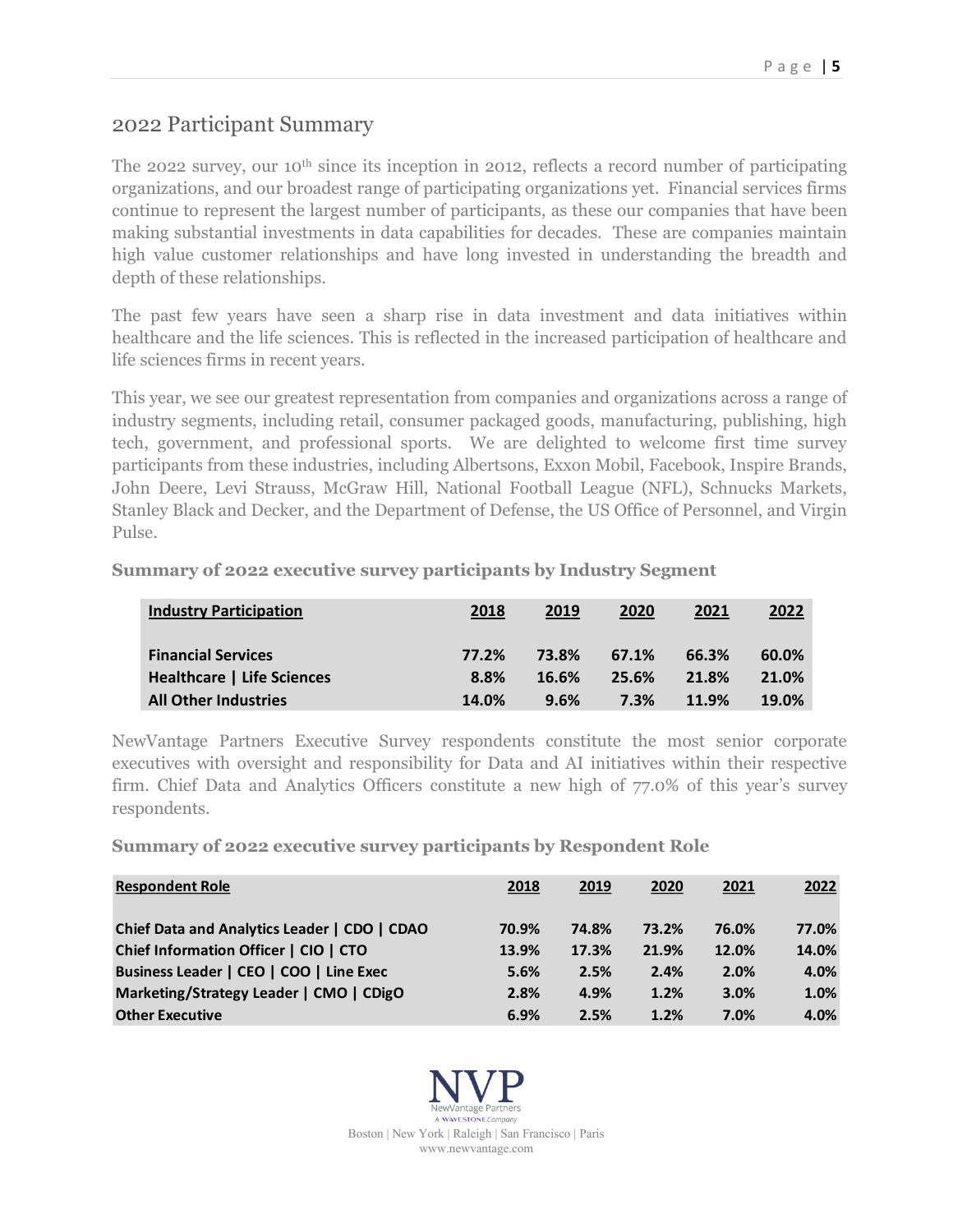### 2022 Executive Survey Participating Firms

A record number of blue-chip companies and leading organizations, across industries, participated in the 2022 executive survey – a total of 94 firms. These are the 2022 participants:

| <b>FINANCIAL SERVICES   INSURANCE</b> |                             |                            |  |  |  |
|---------------------------------------|-----------------------------|----------------------------|--|--|--|
| <b>AIG</b>                            | <b>Fannie Mae</b>           | <b>Nationwide</b>          |  |  |  |
| <b>Ally Financial</b>                 | <b>Fidelity Investments</b> | <b>New York Life</b>       |  |  |  |
| <b>American Express</b>               | <b>Freddie Mac</b>          | <b>Nuveen</b>              |  |  |  |
| <b>Bank of America</b>                | <b>Hanover Insurance</b>    | <b>PNC Bank</b>            |  |  |  |
| <b>Bank of China</b>                  | <b>Huntington Bank</b>      | <b>S&amp;P Global</b>      |  |  |  |
| <b>Bank of Montreal</b>               | <b>Invesco</b>              | <b>Santander Bank</b>      |  |  |  |
| <b>Berkshire Hathaway</b>             | <b>JP Morgan Chase</b>      | <b>Scotia Bank</b>         |  |  |  |
| <b>Blackrock</b>                      | <b>LPL Financial</b>        | <b>Silicon Valley Bank</b> |  |  |  |
| <b>Bloomberg</b>                      | <b>Liberty Mutual</b>       | <b>State Street</b>        |  |  |  |
| <b>BNY Mellon</b>                     | <b>Lincoln Financial</b>    | Sumitomo Mitsui Bank       |  |  |  |
| <b>Cerberus Capital</b>               | <b>M&amp;T Bank</b>         | <b>Sun Life Financial</b>  |  |  |  |
| <b>Charles Schwab</b>                 | Marsh                       | <b>TD Bank</b>             |  |  |  |
| Citigroup                             | <b>Mass Mutual</b>          | <b>TIAA</b>                |  |  |  |
| <b>Citizens Bank</b>                  | <b>Mastercard</b>           | <b>Truist</b>              |  |  |  |
| <b>Credit Suisse</b>                  | <b>Met Life</b>             | <b>UBS</b>                 |  |  |  |
| <b>Deutsche Bank</b>                  | <b>MFS</b> Investments      | <b>VISA</b>                |  |  |  |
| <b>Discover</b>                       | <b>Morgan Stanley</b>       | <b>Voya Financial</b>      |  |  |  |
| Equitable                             | <b>Morningstar</b>          | <b>Wells Fargo</b>         |  |  |  |
|                                       |                             |                            |  |  |  |
| <b>HEALTHCARE   LIFE SCIENCES</b>     |                             |                            |  |  |  |
| <b>AbbVie</b>                         | <b>Cerevel</b>              | <b>Mercy Health</b>        |  |  |  |

| <b>AbbVie</b>                    | <b>Cerevel</b>               | <b>Mercy Health</b>          |
|----------------------------------|------------------------------|------------------------------|
| <b>Akron Children's Hospital</b> | Cigna                        | <b>Optum   United Health</b> |
| <b>Alexion</b>                   | <b>CVS Health</b>            | <b>Parexel</b>               |
| Astra Zeneca                     | <b>Eli Lilly</b>             | <b>Partners Healthcare</b>   |
| <b>Blue Cross Massachusetts</b>  | <b>GlaxoSmithKline (GSK)</b> | <b>Pfizer</b>                |
| <b>Bristol-Meyers Squibb</b>     | Humana                       | <b>Zoetis</b>                |
| <b>Cellarity</b>                 | <b>Mayo Clinic</b>           |                              |
|                                  |                              |                              |

#### **RETAIL | MANUFACTURING | TECH | GOVERNMENT | SPORTS | EDUCATION**

| <b>Albertsons</b>             |  |
|-------------------------------|--|
| <b>Alliance Data Services</b> |  |
| <b>Catalina Marketing</b>     |  |
| <b>Exxon Mobil</b>            |  |
| Facebook                      |  |
| <b>Global Energy</b>          |  |
| <b>Inspire Brands</b>         |  |

*Alliance Data Services Levi Strauss Starbucks Facebook Neustar Virgin Pulse Inspire Brands Schnucks Markets*

*Albertsons John Deere Stanley Black & Decker Catalina Marketing McDonalds US Dept of Defense Exxon Mobil McGraw Hill US Office of Personnel Global Energy NFL William & Mary College*

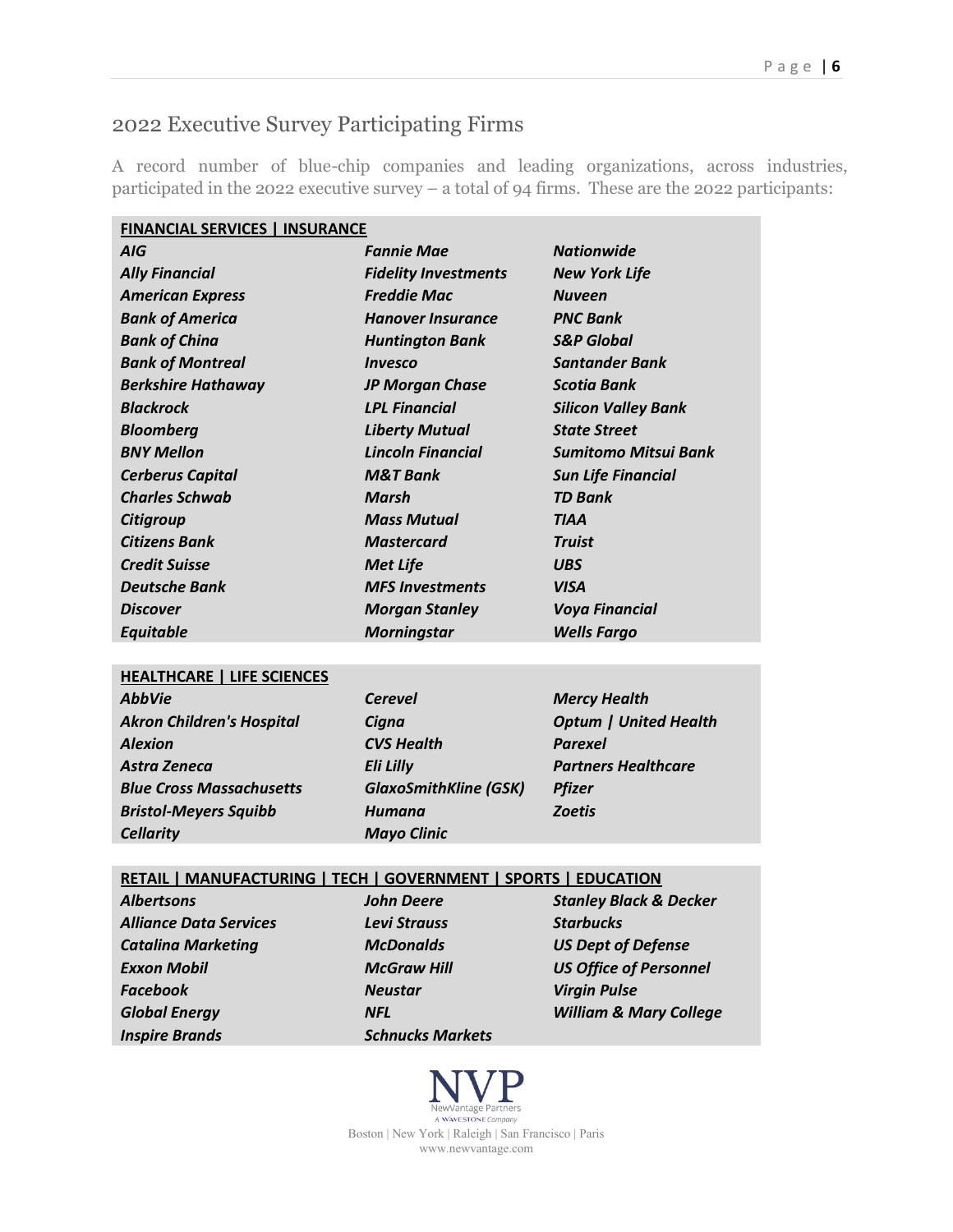### 2022 Executive Summary

This year marks the 10<sup>th</sup> edition of NewVantage Partners Data and AI Executive Survey, which was first published in 2012. How far have we come in a decade? What have we learned? What remains to be achieved? These are some of the key questions that the 10<sup>th</sup> edition of this annual survey of data and analytics leaders seeks to answer.

A decade ago, only a small percentage of leading companies had appointed a Chief Data and Analytics Officer (CDAO) – 12%. Today, a clear majority of leading companies have an executive serving in the CDAO role – 73.7%. The theme of this year's survey is *"The Quest to Achieve Data-Driven Leadership"*. Here is the story that this year's data tells us:

#### **Investment in Data and AI initiatives continue to grow as efforts deliver measurable results**

Investment in Data and AI initiatives continue to grow – the 2022 survey indicates that 97.0% of participating organizations are investing in Data initiatives and that 91.0% are investing in AI activities. Further, 91.7% of organizations report that their investment in Data and AI initiatives is increasing. This year, 92.1% of organizations report that they are realizing measurable business benefits, up from just 48.4% in 2017 and 70.3% in 2020. More than half of organizations have developed a corporate data strategy  $-53.0\%$ , and  $59.4\%$  report that these strategies are yielding results. However, organizations still face challenges in their efforts to become data driven.

#### **Achieving data-driven leadership remains an elusive aspiration for most organizations**

Despite an increase in achieving measurable business results, organizations still face a potentially long road ahead of them in their efforts to become data driven. This is dramatized by responses to key metrics of data-driven achievement. Less than half of respondents replied that they were competing on data and analytics  $-47.4\%$ ; only 39.7% reported that they were managing data as an enterprise business asset; barely over a quarter  $-26.5\%$  -- report that they have created a data-driven organization; and just 19.3% indicate that they have established a data culture. These results point to work to be done and opportunity for improvement – 60.4% expect to become data-driven organizations within 2-3 years; 30.8% believe it will take 4-5 years or longer.

#### **AI initiatives are accelerating, but implementation of AI into widespread production remains low**

Organizations report a more than doubling of AI initiatives that have moved into widespread production – 26.0%, up from just 12.1% in 2021. Yet, this continues to represent a small proportion of companies that are using AI on a widespread basis. Overall, 95.8% of organizations have AI initiatives that are underway in pilot of limited production. Only a small minority of respondents – 4.2% -- report no AI utilization of forecast yet another "AI winter".

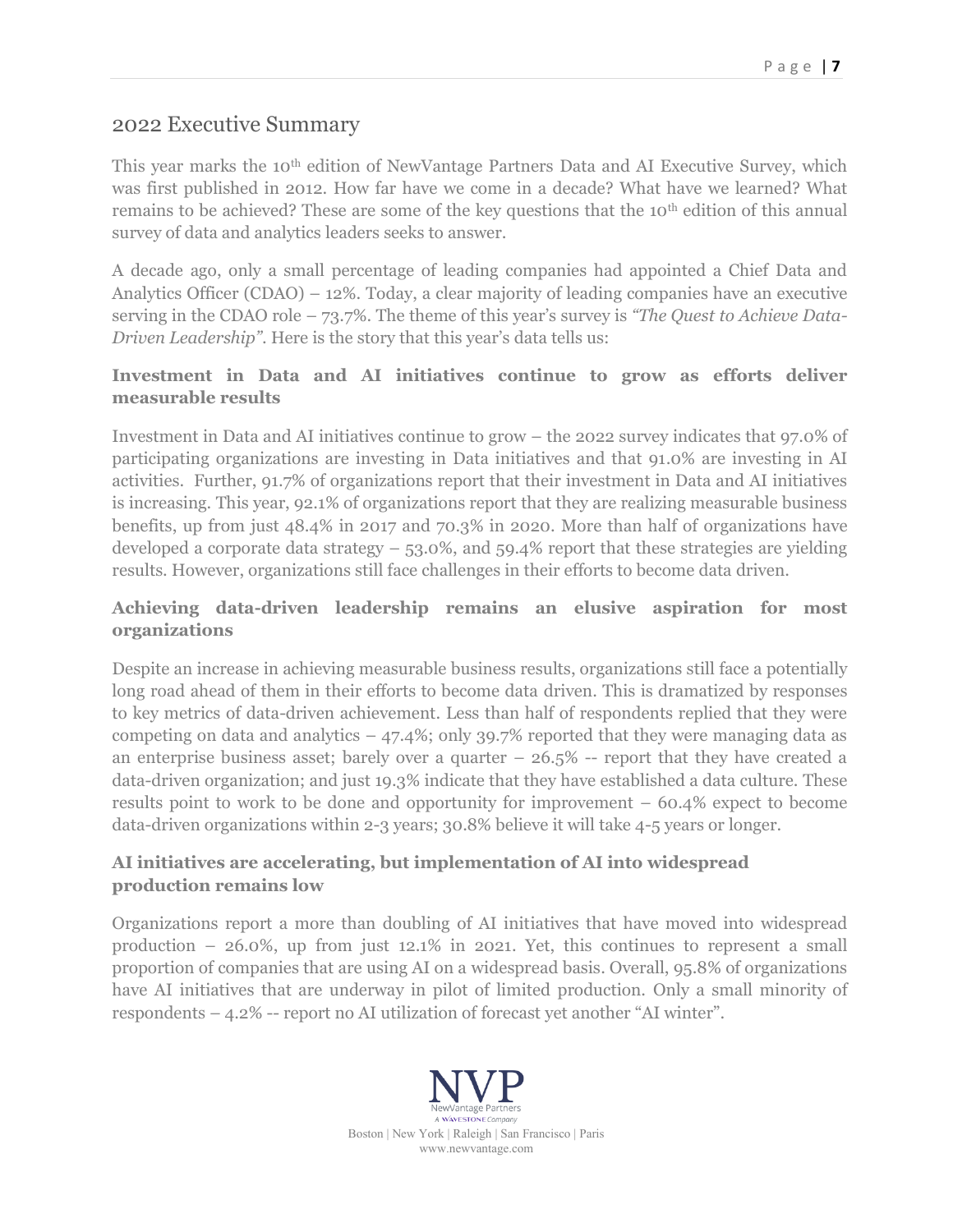#### **Becoming data-driven requires an organizational focus on cultural change**

There continues to be a strong consensus that cultural challenges – slow adaptability to change, reengineering of business processes, education of staff, requirements for data literacy, organizational alignment to support business objectives – represent the major impediment facing organizations in their efforts to become data-driven. For the  $4<sup>th</sup>$  consecutive year, over 90% of executives – 91.9% in 2022 -- point to culture as the greatest impediment to achieving this business outcome. Only 8.1% cite technology limitations as the primary impediment.

#### **The Chief Data and Analytics Officer (CDAO) role continues to grow and evolve, while turnover and stability remain challenges in what is still a new role**

The percentage of organizations that have appointed a Chief Data and Analytics Officer (CDAO) continues to increase – up from just 12.0% in 2012 when this survey was first conducted to 73.7% in 2022, a decade later. The CDAO role is now entrenched by any measure, especially market demand for the position. Challenges remain however as 59.8% of organizations continue to report that the role is nascent, evolving, or subject to turnover; 43.2% of respondents report that their organization has employed multiple CDAOs since establishing the role; 5.4% report their organization employed 5 or more CDAOs in the role. On a positive note, 40.2% of organizations report the CDAO role is successful and established, up from 27.9% in 2020.

#### **The CDAO role is focusing in on business growth and analytic outcomes**

It is notable within the past few years how the CDO role has evolved to encompass analytics as an expanded CDAO function  $-44.3\%$  of CDAOs now come from a data analytics or data science background, contrasted with 29.1% from a data management or data governance background. A growing percentage of organizations  $-50.6\%$  -- are looking to hire CDAOs who will function as agents of change. The majority of CDAOs are  $-64.3\%$  -- are focusing on growth and innovation initiatives, rather than regulatory and efficiency efforts  $-35.7\%$ .

#### **Organizations are targeting data investments in key areas of need**

Organizations are targeting data investment in several key areas in their efforts to drive business results, prioritizing investments in data platforms and data lake solutions – 26.3%; data quality and data health – 25.3%; Cloud migration – 14.8%; data literacy – 12.7%; and data catalogs – 7.4%.

#### **Data ethics will be the next major frontier for leading organizations**

Less than half of organizations – 44.2% -- report that they have well-established policies and practices in place governing data and AI ethics and the responsible use of data. Less than a quarter of data executives  $-21.6\%$  -- believe that the industry has done enough to address data and AI ethics issues and standards. Expect this to be an issue of growing importance and public concern in the next few years.

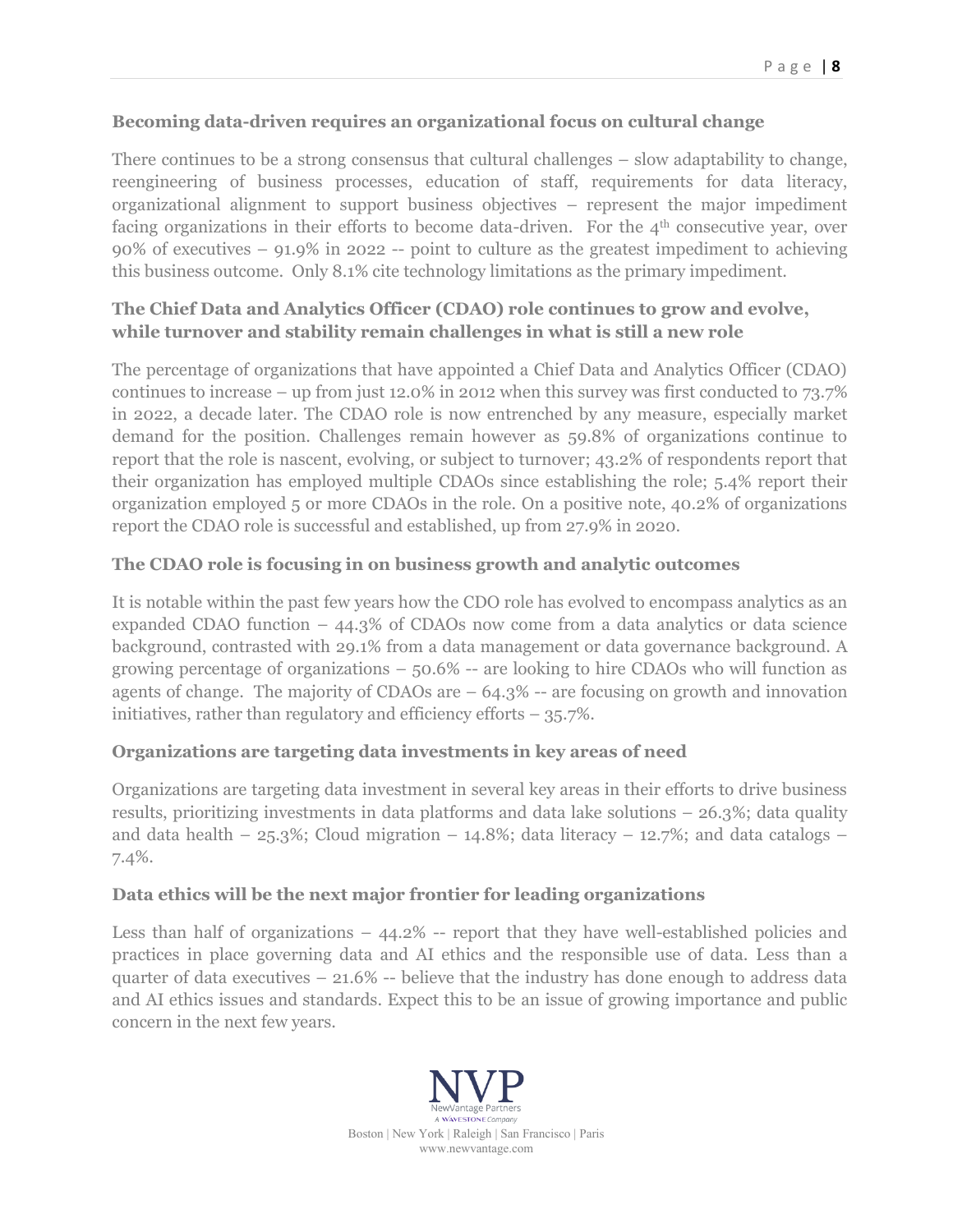#### Investment

Investment in Data and AI initiatives continues to be strong and increasing. For the 4<sup>th</sup> consecutive year, 97.0% or greater of survey respondents reported that their organizations were investing in data initiatives.

In recent years, as AI capabilities have expanded due to greater computing power and exponentially larger volumes of available data, we have begun to measure investment in AI initiatives as well and feature progress regarding AI efforts within our annual executive survey. This year, we have broken out AI investment from overall data investment, with the finding that over 90.0% -- 91.0% -- of organizations are also investing in AI initiatives.

| <b>Investment in Data and AI Initiatives</b> | 2022  |
|----------------------------------------------|-------|
| <b>Investing in Data Initiatives</b>         | 97.0% |
| <b>Investing in AI Initiatives</b>           | 91.0% |

The pace of investment in data and AI initiatives appears to be robust as well, with over 91.0% of organizations again reporting an increase in data and AI investment.

| <b>Increase in Data and AI Investment</b> | 2021  | 2022  |
|-------------------------------------------|-------|-------|
| Investment is Increasing                  | 91.9% | 91.7% |
| <b>Investment is Not Increasing</b>       | 8.1%  | 8.3%  |

In recent years, investment in AI has been slow to yield commensurate rollout of AI capabilities on a broad scale despite bold claims for the future of AI and enthusiastic media coverage. This year, we finally see some forward progression, with just over a quarter – 26.0% -- of organizations reporting that AI capabilities are now being delivered into widespread production within their organizations.

| <b>State of AI Investment and Adoption</b> | 2020  | 2021  | 2022  |
|--------------------------------------------|-------|-------|-------|
| AI in Widespread Production                | 14.6% | 12.1% | 26.0% |
| AI in Pilot or Limited Production          | 78.0% | 83.8% | 69.8% |
| No AI in Use                               | 7.4%  | 4.1%  | 4.2%  |

More promising, there is a solid mandate for experimentation using AI, with 95.8% of organizations undertaking some form of pilot or AI rollout within limited production. It will be interesting to monitor this progress in the coming years to gauge the extent to which AI becomes mainstream and in widespread production.

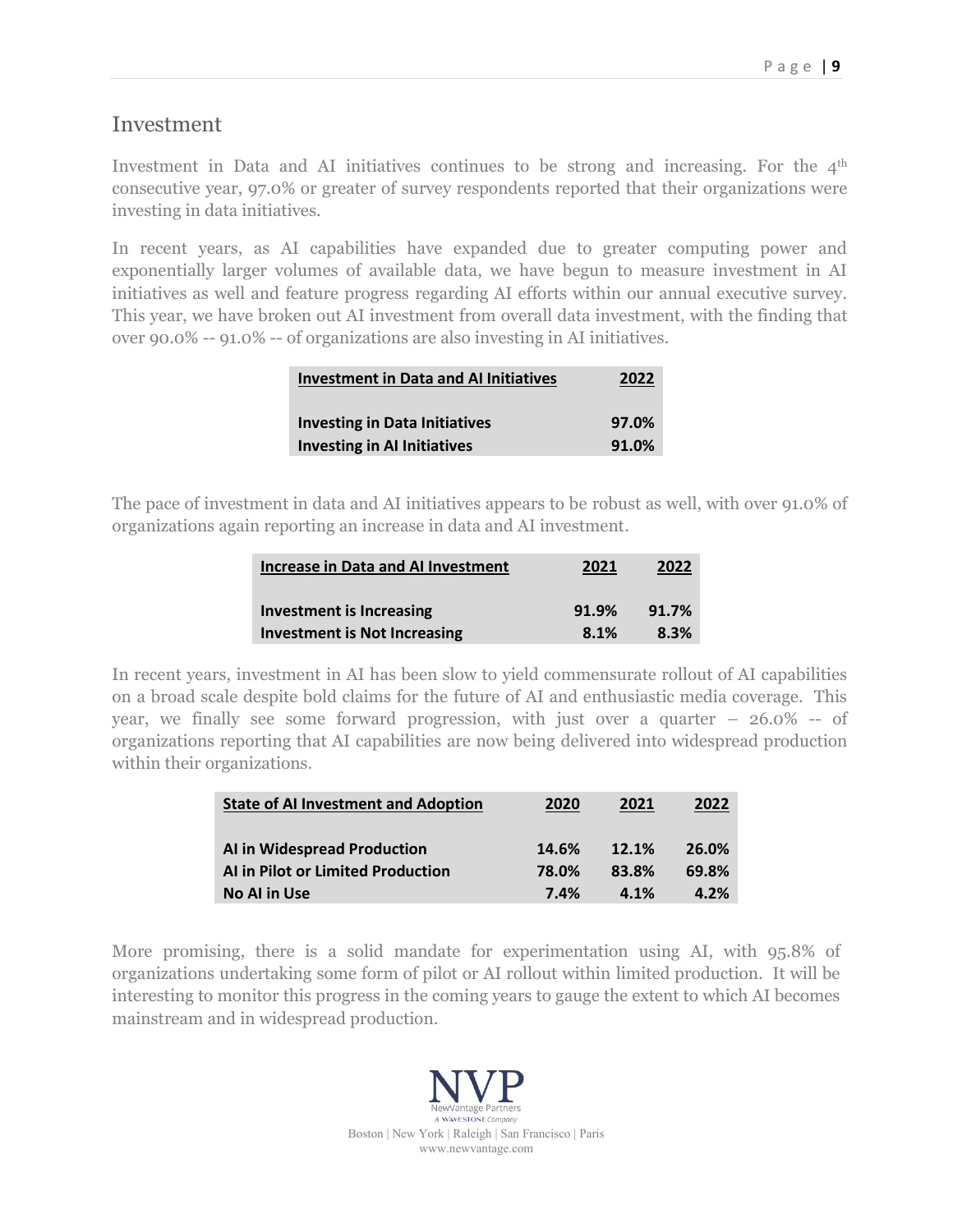### Results

Organizations are reporting a progression in measurable results from their data and AI investments. What is notable is that this represents a significant increase in the value that organizations are reporting from their data and AI investments over the course of the past few years, including an improvement from 48.4% in 2017 to 92.1% this year.

By any measure, this has to be considered as representing positive progress in demonstrating that investments in data and AI can produce measurable business results and outcomes.

| <b>Measurable Results from Data and AI Investments</b> | 2017  | 2020  | 2022  |
|--------------------------------------------------------|-------|-------|-------|
| Yes                                                    | 48.4% | 70.3% | 92.1% |
| <b>No</b>                                              | 51.6% | 29.7% | 7.9%  |
|                                                        |       |       |       |

Yet, despite this progress, organizations continue to face a long road ahead of them in their efforts to capitalize on the full power of their data assets to become truly data-driven businesses and governmental departments.

Once again, the 2022 survey highlights the gap between current capabilities and business aspirations and underscore the work to be done in the coming years. Notable among this year's findings:

- Just 19.3% report that they have established a data culture
- Just 26.5% report they have created a data-driven organization
- Just 39.7% report that they are managing data as a business asset
- Just 47.4% report that they are competing on data and analytics
- 56.5% report that they are driving business innovation with data, a bright spot amidst a pattern of slow progression and considerable opportunity for improvement.

| The Journey to Becoming Data-Driven          | 2019  | 2020  | 2021  | 2022  |
|----------------------------------------------|-------|-------|-------|-------|
| <b>Driving Business Innovation with Data</b> | 59.5% | 64.2% | 48.5% | 56.5% |
| <b>Competing on Data and Analytics</b>       | 47.6% | 45.1% | 41.2% | 47.4% |
| <b>Managing Data as a Business Asset</b>     | 46.9% | 50.0% | 39.3% | 39.7% |
| <b>Created a Data-Driven Organization</b>    | 31.0% | 37.8% | 24.0% | 26.5% |
| <b>Established a Data Culture</b>            | 28.3% | 26.8% | 24.4% | 19.3% |

While much works remains to be done, companies through investment and focus, are laying a foundation for becoming progressively data-driven in the coming years.

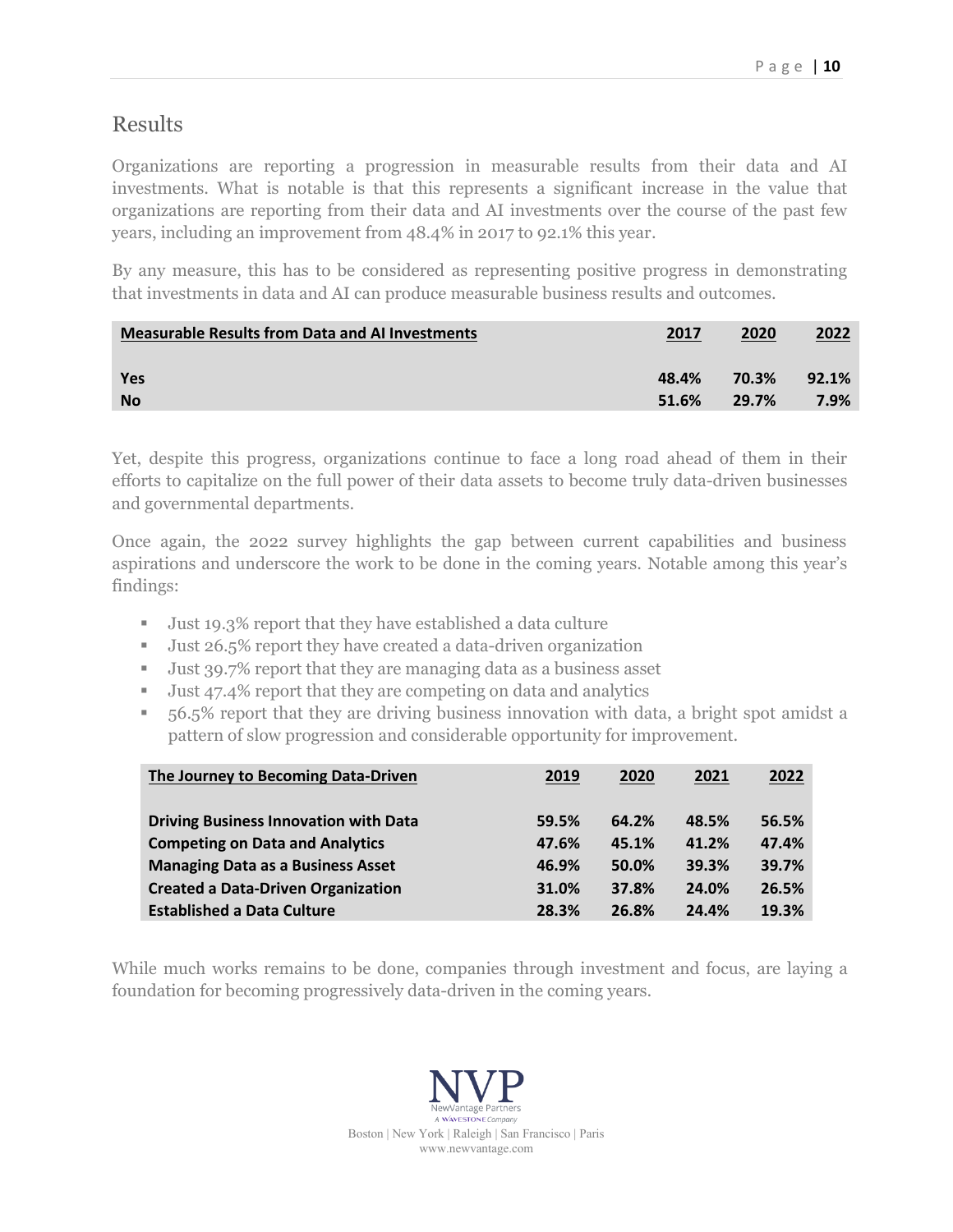### Challenges

There is a strong consensus that the greatest challenges that organizations face in their efforts to become progressively data-driven are due to cultural impediment.

Change never comes easy for any organization, and the degree of difficult is magnified when it comes to legacy organizations, which tend to have a long track record of success but must evolve as business conditions and consumer expectations shift.

This year's survey once again reflects this recognition that cultural challenges represent the greatest impediment to becoming data-driven, with over 90.0% of respondents noting this for the 4th consecutive year.

| <b>Principle Challenge to Becoming Data-Driven</b> | 2018  | 2019  | 2020  | 2021  | <u> 2022 </u> |
|----------------------------------------------------|-------|-------|-------|-------|---------------|
| <b>Cultural Factors   People   Process</b>         | 80.9% | 92.5% | 90.9% | 92.2% | 91.9%         |
| <b>Technology Limitations</b>                      | 19.1% | 7.5%  | 9.1%  | 7.8%  | 8.1%          |

Cultural impediments manifest themselves in a variety of ways, ranging from evolving business processes, to outdated organizational structures, and natural human resistance to change.

Being an asset that flows through an organization, from points of production to points of consumption, organizations have not historically been structured to efficiently manage data as a business asset.

| <b>Primary Responsibility for Data</b>   | 2019  | 2020  | 2021  | 2022  |
|------------------------------------------|-------|-------|-------|-------|
| <b>Chief Data/Analytics Officer</b>      | 48.1% | 40.2% | 49.5% | 52.0% |
| <b>Chief Information Officer</b>         | 4.9%  | 11.0% | 12.1% | 12.5% |
| <b>No Single Point of Accountability</b> | 28.4% | 26.8% | 24.2% | 21.8% |
| <b>Other Executive</b>                   | 18.6% | 12.0% | 14.2% | 13.7% |

Even with the adoption of centralized leadership structures, in the form of the Chief Data and Analytics Officer, organizations continue to struggle to manage data practices and polices effectively, as reflected in the finding that nearly a quarter of organizations – 21.8% -- still report no single point of accountability.

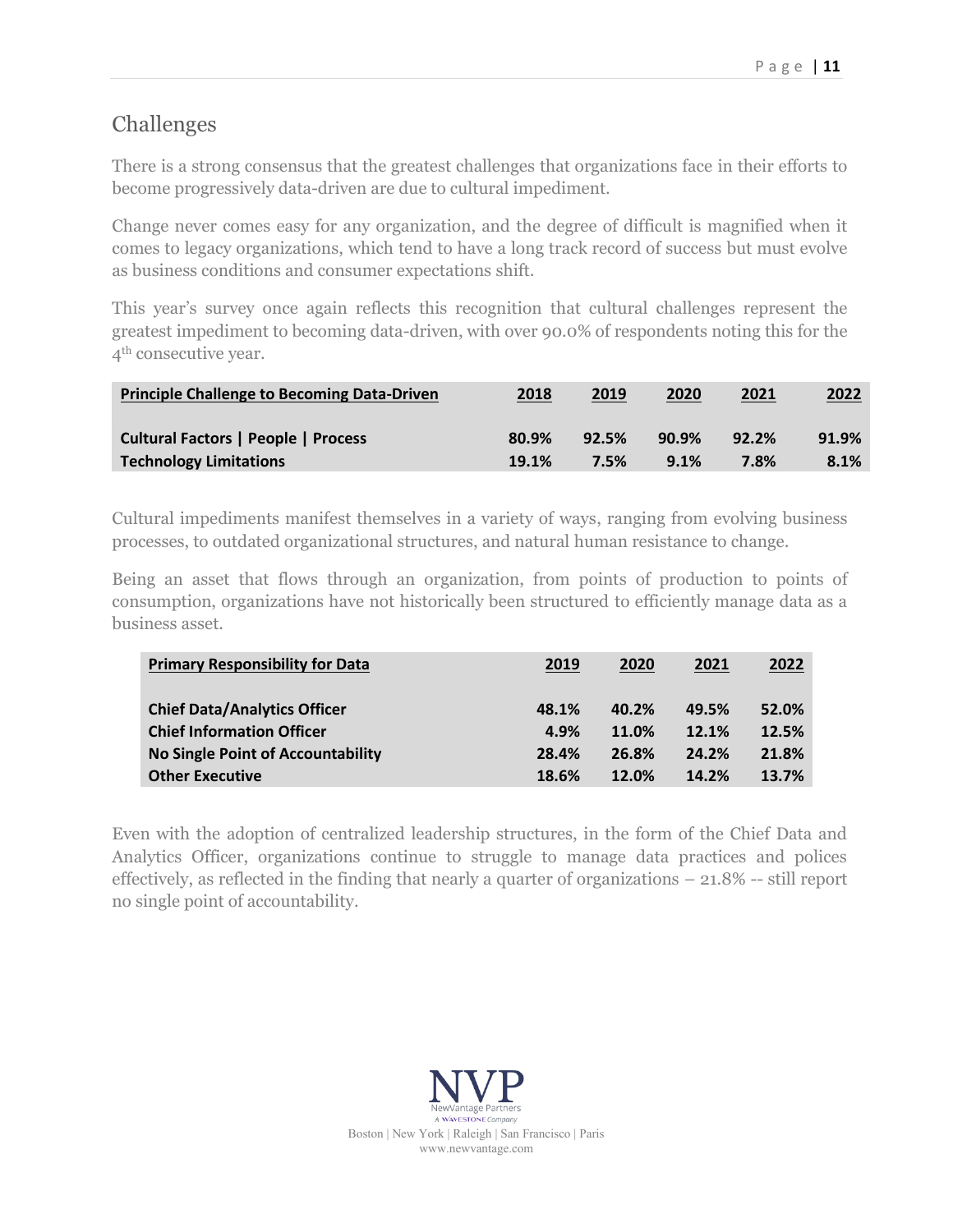### Leadership

Over the years, a handful of organizations, Capital One being a notable example, appointed executives to fill the role of Chief Data Officer (CDO). It was not until the mid-2010's that adoption of the CDO role began to accelerate. In 2012 only 12.0% of organizations that were surveyed reported having named a Chief Data Officer. By 2017, this percentage had grown to 55.9%. This year, nearly three quarters of organizations surveyed – 73.7% -- reported having named an executive to this role.

| <b>CDO/CDAO Appointed</b> | 2012  | 2017  | 2021  | 2022  |
|---------------------------|-------|-------|-------|-------|
| Yes                       | 12.0% | 55.9% | 65.0% | 73.7% |
| <b>No</b>                 | 88.0% | 44.1% | 35.0% | 26.3% |

In recent years, the CDO has come to encompass analytics responsibilities, in addition to data management, to create an expanded Chief Data and Analytics (CDAO) function which encompasses a broader set of skills and responsibilities. This year, 44.3% of organizations report that a data analytics and data science background is now the most common skill set for CDAOs.

| <b>CDO/CDAO Skill Set</b>         | 2022  |
|-----------------------------------|-------|
| Data Analytics   Data Science     | 44.3% |
| Data Management   Data Governance | 29.1% |
| <b>Other</b>                      | 26.6% |

Turnover remains a challenge, with 43.2% or organizations having had 2 or more prior CDAOs.

| <b>CDO/CDAO Tenure/Stability</b> | 2022  |
|----------------------------------|-------|
| Firm Has Had 1 CDO/CDAO          | 56.8% |
| Firm Has Had 2-4 CDO/CDAOs       | 37.8% |
| Firm Has Had 5+ CDO/CDAOs        | 5.4%  |

Amidst signs of growing stability in the role, the majority of organizations – 59.8% -- still report that the CDOA role has yet to demonstrate that it has become successful and well-established.

| <b>Success of the CDO/CDAO Role</b> | 2020  | 2021  | 2022  |
|-------------------------------------|-------|-------|-------|
| <b>Successful and Established</b>   | 27.9% | 33.3% | 40.2% |
| <b>Nascent and Evolving</b>         | 49.1% | 48.8% | 42.7% |
| <b>Struggling with Turnover</b>     | 23.0% | 17.9% | 17.1% |

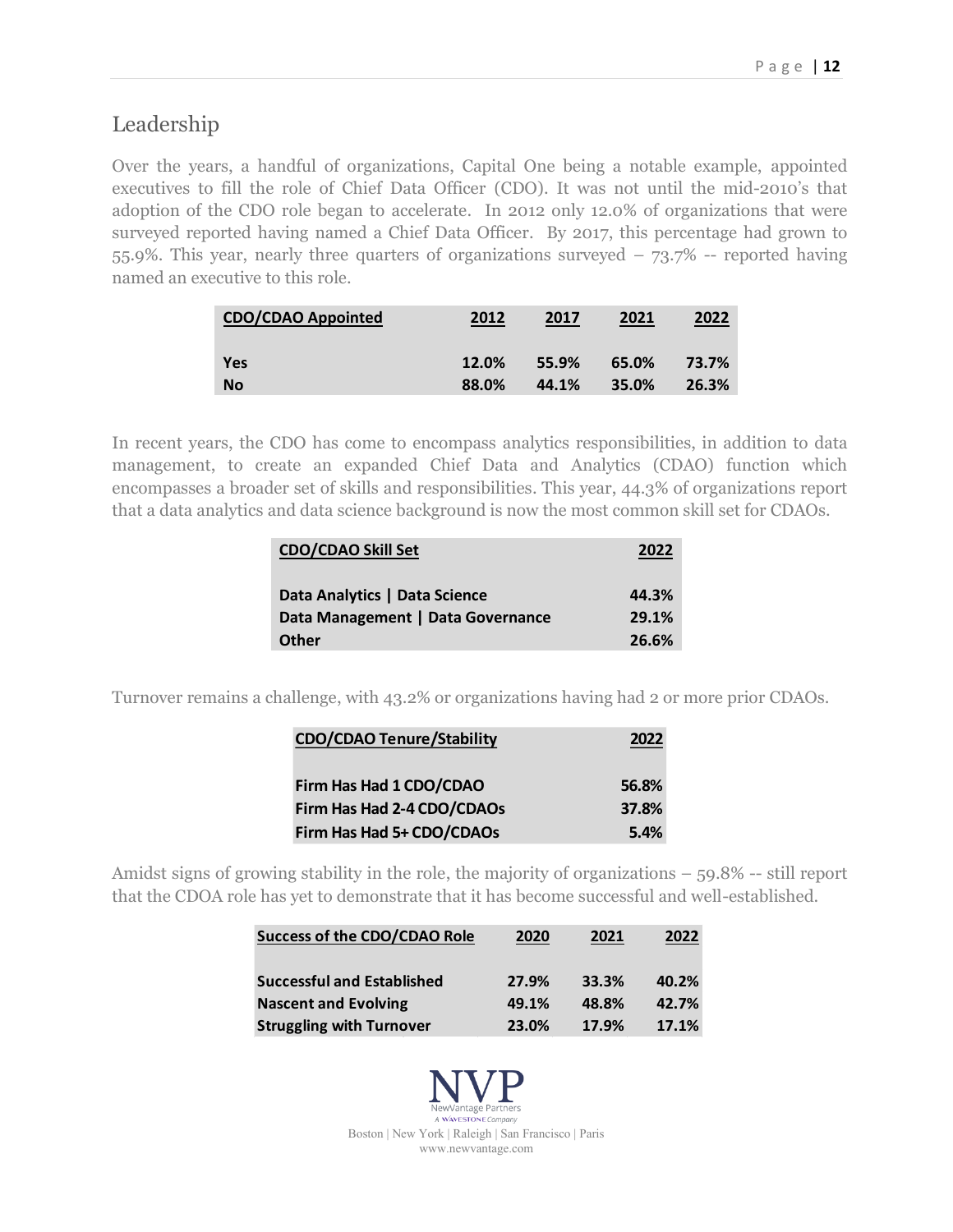### **Strategy**

We have seen that organizations are investing in data and AI initiatives and have firmly committed to establishing the leadership function that can enable these organizations to make the progression to becoming data driven.

This year, for this first time, we asked organizations to what extent they have developed a data strategy that will enable the delivery of business value. A bare majority of organizations surveyed – 53.0% report that they have formulated a corporate data strategy to realize business value.

| <b>Corporate Data Strategy to Achieve Business Value</b> | 2022  |
|----------------------------------------------------------|-------|
| <b>Yes</b>                                               | 53.0% |
| <b>No</b>                                                | 47.0% |

Of those organizations that have developed a corporate data strategy, the majority  $-59.4\%$  -report that their strategy is generating success. One can extrapolate from these answers that most organizations have yet to develop a corporate data strategy that correlates directly to successful business outcomes and the realization of business value. This could be an important next step in these organizations journey to become data driven.

| <b>Data Strategy Achieving Success</b>    | 2022  |
|-------------------------------------------|-------|
| <b>Strategy Generating Successes</b>      | 59.4% |
| <b>Strategy Yet to Generate Successes</b> | 40.6% |

We read and hear so much about the many data-related initiatives that organizations are undertaking to drive business value and are aware of the significant investments that are being made for this purpose. We asked survey participants to name their single top data investment priority for 2022. The resulting list reflects the areas where we see the greatest amount of technology and business innovation taking place.

| <b>Top Data Investment Priority</b> | 2022  |
|-------------------------------------|-------|
| Data Platform   Data Lake           | 26.3% |
| Data Quality   Data Health          | 25.3% |
| <b>Cloud Migration</b>              | 14.8% |
| Data Literacy                       | 12.7% |
| <b>Data Catalog</b>                 | 7.4%  |
| Other                               | 13.5% |

**WAVESTONE** Company Boston | New York | Raleigh | San Francisco | Paris www.newvantage.com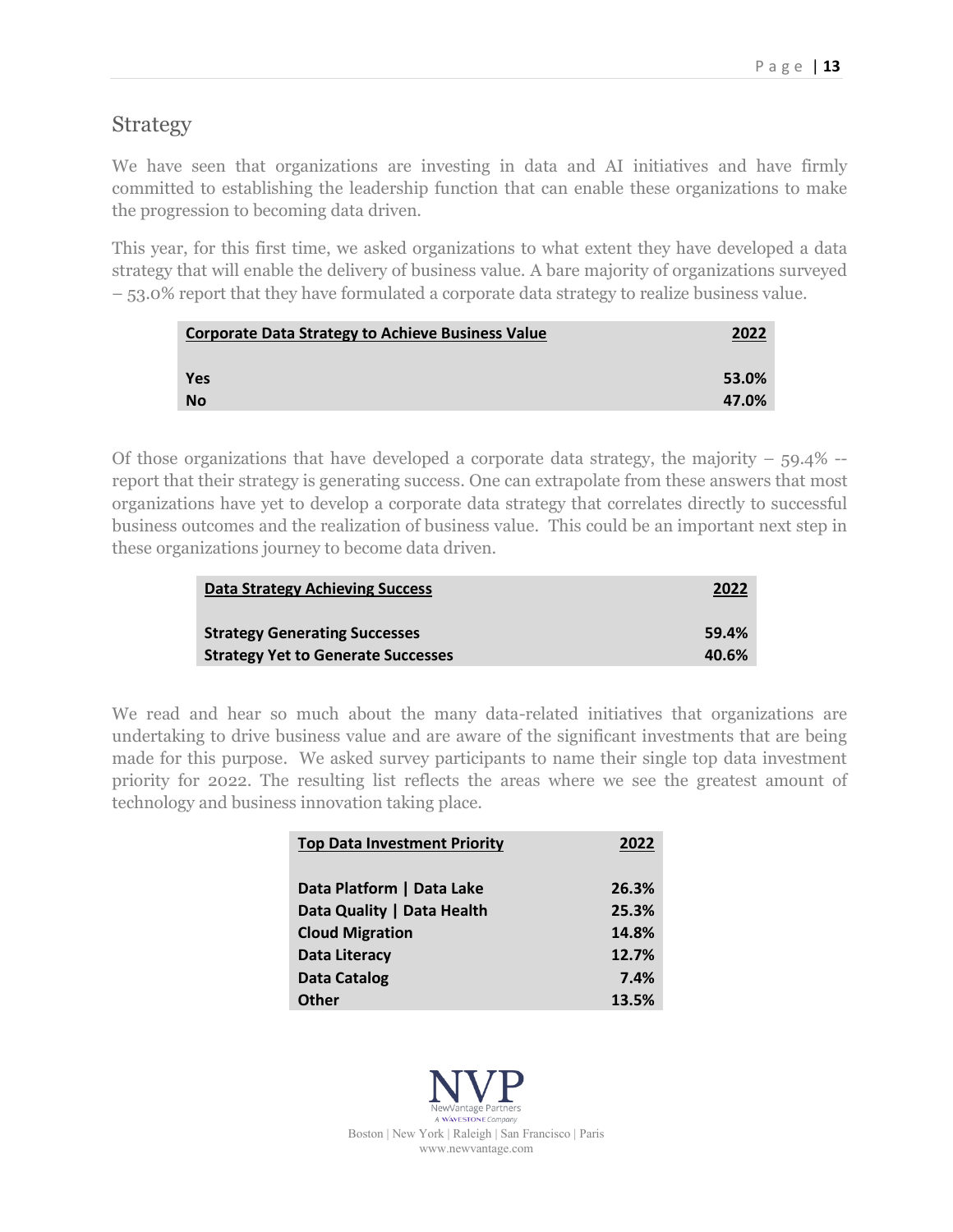#### Progress

Even with the disparity between aspirations and present shortfalls, we noted notable areas of progress this year. A majority of organizations – 64.3% this year -- are now focused on growth and innovation data initiatives, what we call offense, compared with 5-10 years ago, when organizations more focused mostly on regulatory, compliance, efficiency goals.

| <b>Primary Focus of the CDO/CDAO</b> | 2020  | 2021  | <u>2022</u> |
|--------------------------------------|-------|-------|-------------|
| Offense   Growth   Innovation        | 54.6% | 70.1% | 64.3%       |
| Defense   Regulatory   Efficiency    | 45.4% | 29.2% | 35.7%       |

We have seen that organizations continue to struggle to reduce turnover, improve stability, and establish achievable expectations for the Chief Data and Analytics Officer (CDAO) function.

As this role evolves, we have seen an increase in demand and expectations that the CDAO operate as an agent of change within the organization. We expect that as the role continues to mature, the CDAO function will become increasingly well established, and that data science and analytics on behalf of growth and innovation will become a central mandate of the CDAO role.

| <b>Profile of a Successful Chief Data Officer</b> | 2018  | 2020  | 2021  | 2022  |
|---------------------------------------------------|-------|-------|-------|-------|
| External change agent   outsider                  | 34.0% | 48.5% | 44.4% | 50.6% |
| Company veteran   insider                         | 32.1% | 15.8% | 23.5% | 13.6% |
| LOB executive   owns business results             | 11.3% | 21.4% | 16.1% | 9.9%  |
| Data scientist   analytics leader                 | 15.1% | 5.7%  | 8.6%  | 18.5% |
| <b>Technology executive</b>                       | 7.5%  | 8.6%  | 7.4%  | 7.4%  |

As organizations look to the future with the aspiration of becoming data-driven, we observe a growing recognition and understanding that becoming data-driven entails a journey and is not a destination where one can sit back and become complacent.

It is noteworthy that most executives – 69.2% -- believe they can achieve this outcome within the next few years, but a healthy percentage – 30.8% -- believe more time will be required. I respect the ambition, but suspect based on history that the latter group will be more correct.

| <b>How Long to Become Data-Driven</b> | 2022  |
|---------------------------------------|-------|
| <b>Within 1 Year</b>                  | 8.8%  |
| <b>Within 2-3 Years</b>               | 60.4% |
| <b>Within 4-5 Years</b>               | 25.3% |
| Longer                                | 5.5%  |

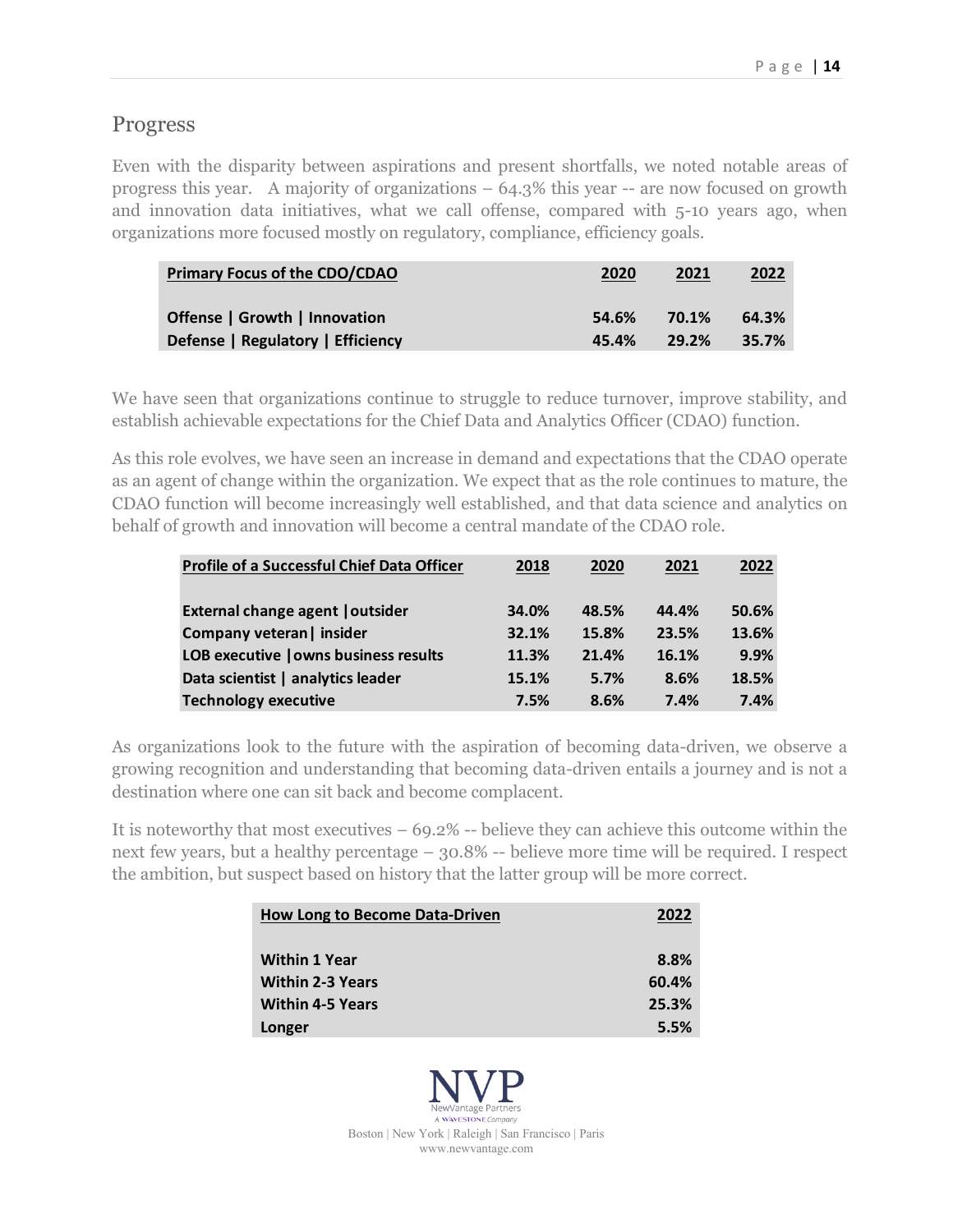### Ethics

In concluding this, our 10<sup>th</sup> annual survey, we asked respondents about one of the fastest growing areas of discussion and concern among large organizations and among data professionals – this would be the topic of data responsibility and data and AI ethics.

There has been a growing body of literature that reflects the critique on data abuses. These critiques range from the allegations of weapons of math destruction and algorithmic bias to surveillance capitalism.

Increasingly, responsible data initiatives are taking hold, such as the Bloomberg Data for Social Good initiative, the Mastercard Center for Inclusive Growth, and recently, the announcement of the Data and Trust Alliance, comprised of leading firms including CVS Health, Humana, Mastercard, and Meta/Facebook.

This year, for the first time, we asked survey respondents for their views the state of data responsibility and data ethics.

We noted that less than half  $-44.2\%$  -- reported that their organization has developed wellestablished policies and practices in support of data responsibility and ethics – 55.8% have not.

Further, an overwhelming majority of executives  $-78.4\%$  -- expressed the view that the industry has not done enough to this point to address data and AI ethics.

| The State of Data Responsibilty and Data Ethics        | 2022  |  |
|--------------------------------------------------------|-------|--|
| Well-Established Policies & Practices In Place         | 44.2% |  |
| Industry Has Done Enough to Address Data and AI Ethics | 21.6% |  |

We expect that this will become a topic of growing importance and public attention over the course of the next few years, as it should be. I would encourage everyone to stay tuned.